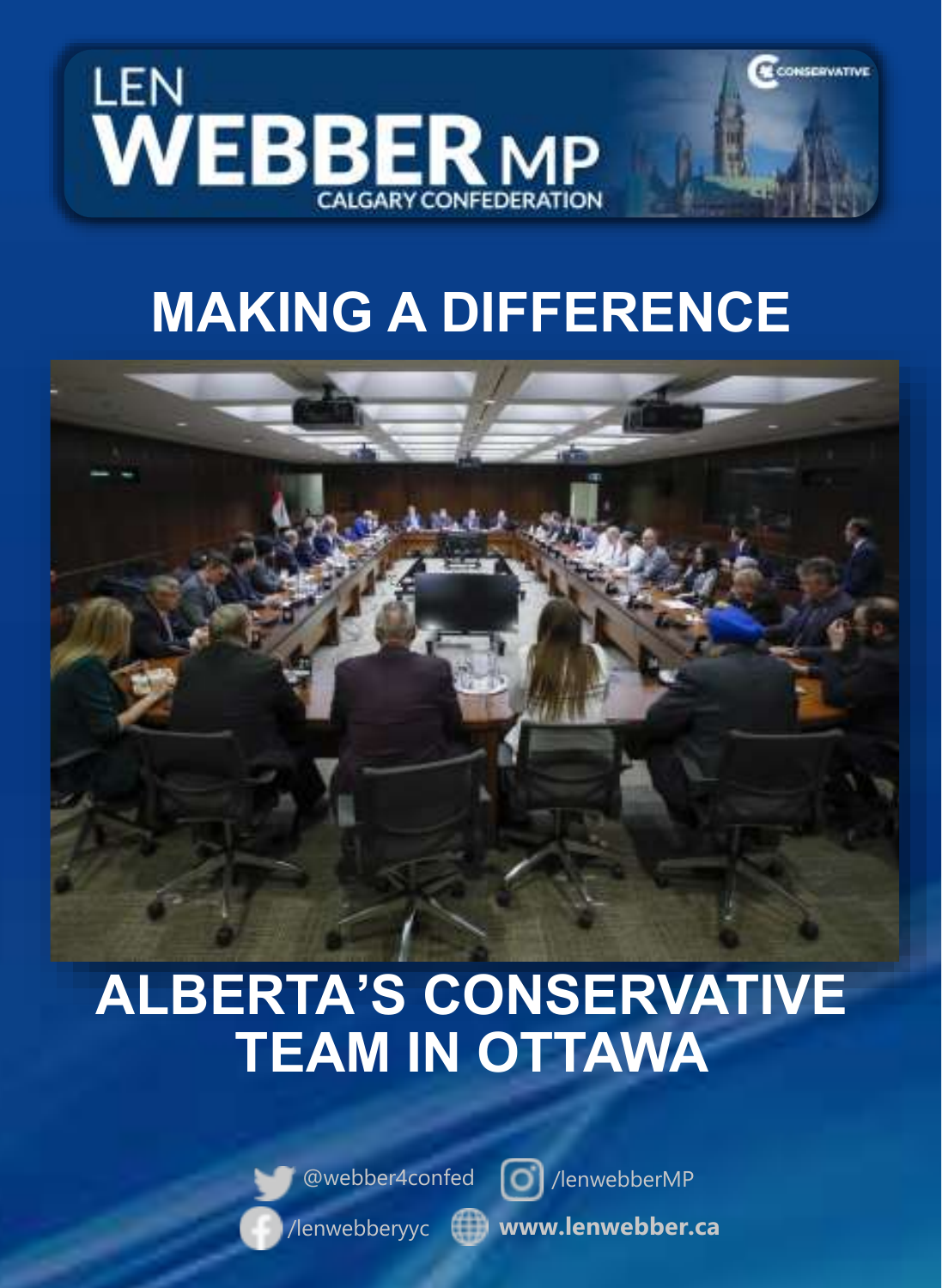

Alberta has a strong team of Conservative Members of Parliament in Ottawa and we are making sure Alberta's priorities are loudly heard in the House of Commons.

Being in Opposition means we have to work with other parties to advance important issues — and we have! We have managed to make a difference in a wide variety of areas for all Albertans, no matter who you voted for in the last election.

I am pleased to share a small sample of the amazing work and initiatives that your Alberta Conservative MPs have done on your behalf. We will continue to advocate for Alberta at every turn and ensure that Alberta is a key part of Canada's economic recovery.

We will continue to defend our hard-working Albertans and demand that our province get its fair share of support during and after the pandemic.

By working together on your behalf, our Conservative team has been able to magnify our voices and our impact in Parliament. I am thankful that I have the opportunity to work with such a dedicated and hard-working team.

As always, I appreciate your ongoing support and encouragement and consider it an honour to be your elected federal representative in the House of Commons.

Sincerely,

2

 $1$ leder

**Len Webber, MP Alberta Caucus Chair**

**Make sure your opinion counts. Return the survey in this booklet postage-free.**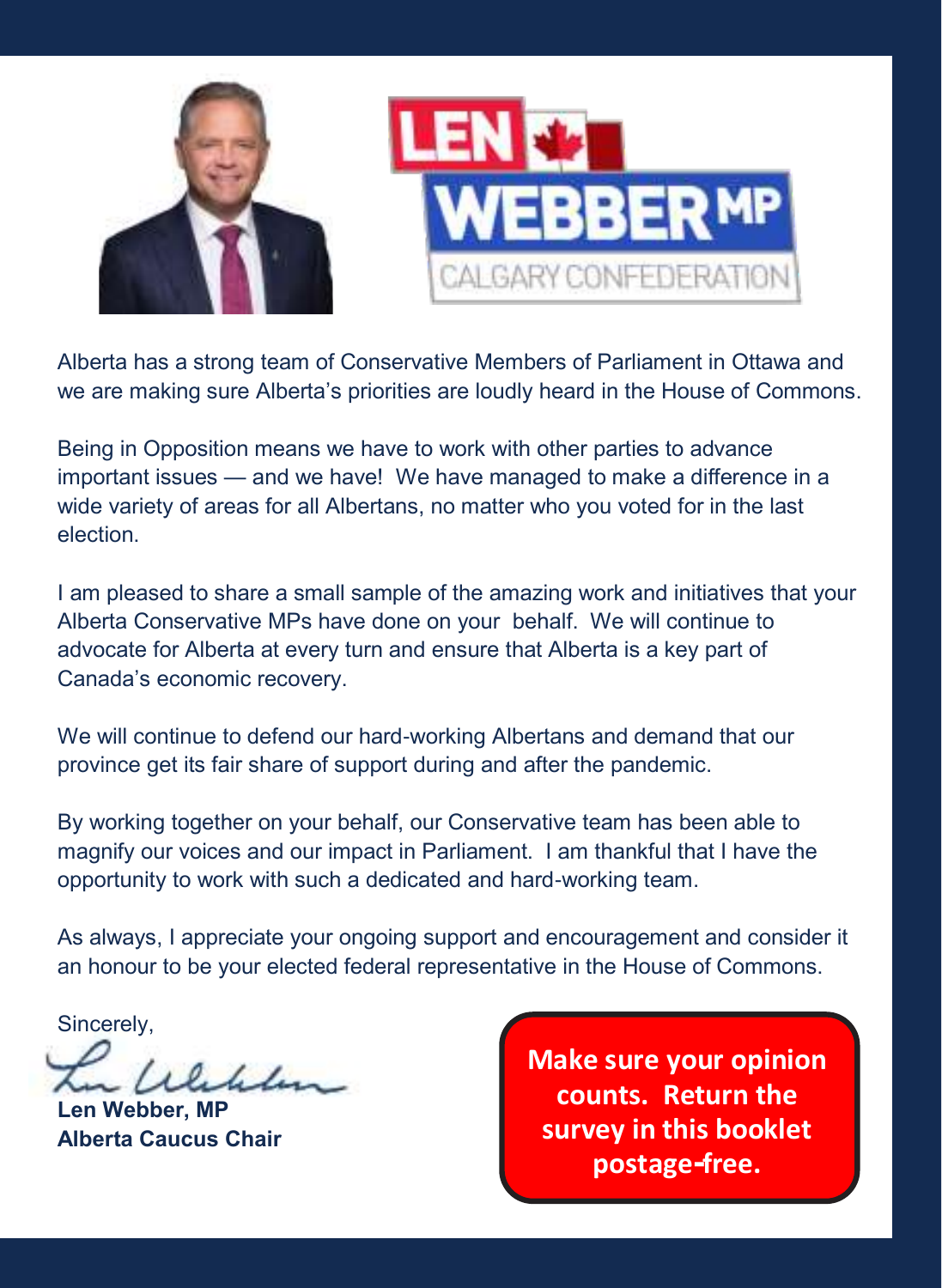# *Alberta's Conservative Team Working For You*

| Fighting Unnecessary Red Tape (Chris Warkentin, MP)  8          |
|-----------------------------------------------------------------|
|                                                                 |
|                                                                 |
|                                                                 |
| Supporting Juror Mental Health (Michael Cooper, MP)  10         |
|                                                                 |
| Supporting Tourism Workers (Blake Richards, MP)  11             |
|                                                                 |
| Send A Message To The PM Today (Michelle Rempel-Garner, MP)  12 |
|                                                                 |
|                                                                 |
|                                                                 |
|                                                                 |
| Standing Up For Free Speech (Ziad Aboultaif, MP) 14             |
| Emergencies Act Review Committee (Glen Motz, MP) 15             |
|                                                                 |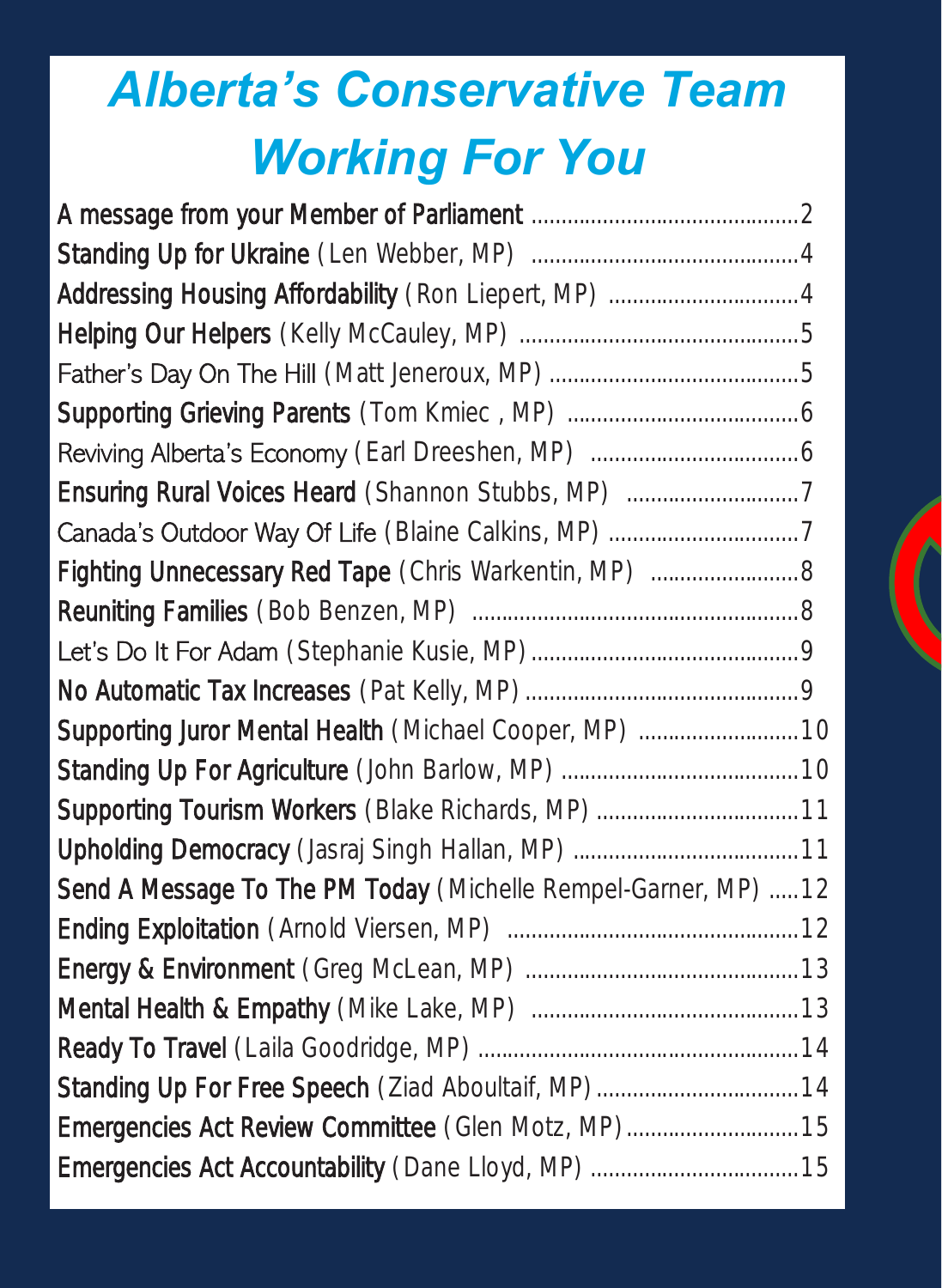## **STANDING UP FOR UKRAINE**  *Len Webber, MP Calgary Confederation*

Like many of my Conservative colleagues, I have been officially 'blacklisted' by the Russian government for standing up for the people of Ukraine. This will not silence us.

More than ever, world order relies on countries working together to oppose dictators and tyrants. Left unchecked, these people will wage war, terrorize innocent populations and disrupt the global economy.

By supporting Ukrainians and taking a principled stand against the war,

we ensure Canada and her allies uphold global stability and the rule of law.

Canadians from



coast-to-coast have opened up their hearts and their homes to help Ukrainian refugees and have again showed that Canada is willing to do its part to help those in need around the world.

It reminds us all that we are blessed to live in a country like Canada.

#### **ADDRESSING HOUSING AFFORDABILITY**  *Ron Liepert, MP Calgary Signal Hill*

Housing affordability continues to be a key issue for many Albertans particularly young professionals who are entering the housing market for the first time. A recent survey said that 6 in 10 who do not currently own a home have all but given up on the possibility of ever owning one. We recognize that the Liberal government's lack of action on inflation and on speculative purchasing by foreign buyers are key drivers of unaffordability. At the same time, we also recognize that for many of us, our house

represents our retirement fund and therefore staunchly oppose proposals which would tax primary residences.



Through my work on the Human Resources, Skills and Social Development and the Status of Persons with Disabilities Committee, we continue to push for solutions that are not just handouts, but actually put working professionals in a position where they can enter the housing market.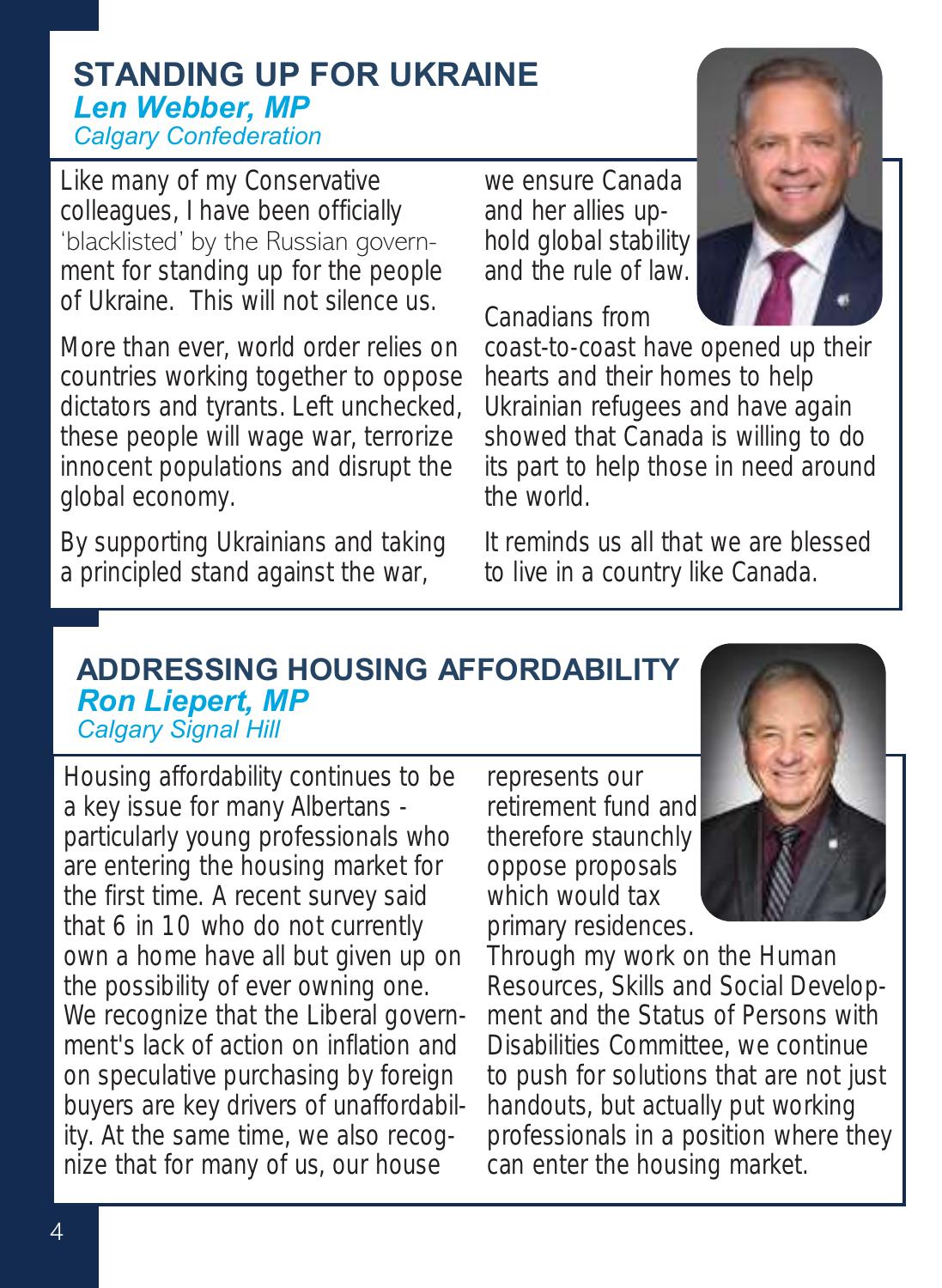#### **HELPING OUR HELPERS** *Kelly McCauley, MP Edmonton West*

My riding is blessed to be home to many charities and not-for-profit organizations that work hard every day to make our community a better place. They serve the at risk and under privileged and provide dignity and care for many. In six years as an MP, I have had the pleasure of helping these organizations with significant government funding to ensure that they can continue providing their vital services to people in need.

Great examples of these organizations include Our House Addiction

Recovery Centre, a not-for-profit that provides a safe environment for those seeking help for addiction and



Elves Special Needs Society, who care and love for special needs individuals of all ages.

These organizations are the reason Edmonton was named City of Champions. Because these and others are champions of giving and serving. And they deserve our help.

## **FATHER'S DAY ON THE HILL**  *Matt Jeneroux, MP Edmonton Riverbend*

Men's mental health is vital to families and communities alike, and yet it's not discussed nearly enough. In Canada alone, 75% of people who die by suicide are men, despite suffering depression at about the same rate as women.

That's why I started Father's Day on the Hill. As we enter our 5th annual event, the purpose it to bring various stakeholders and policy-makers together to spark conversations and bring awareness to just how important the men in our lives are.

Through striking conversation and raising awareness, I hope to remove the stigma towards men's mental



health and show it's okay not to be okay.

For further resources, consider visiting The Mental Health Commission of Canada's website at www.mentalhealthcommission.ca or my website for event information at www.mattjeneroux.ca.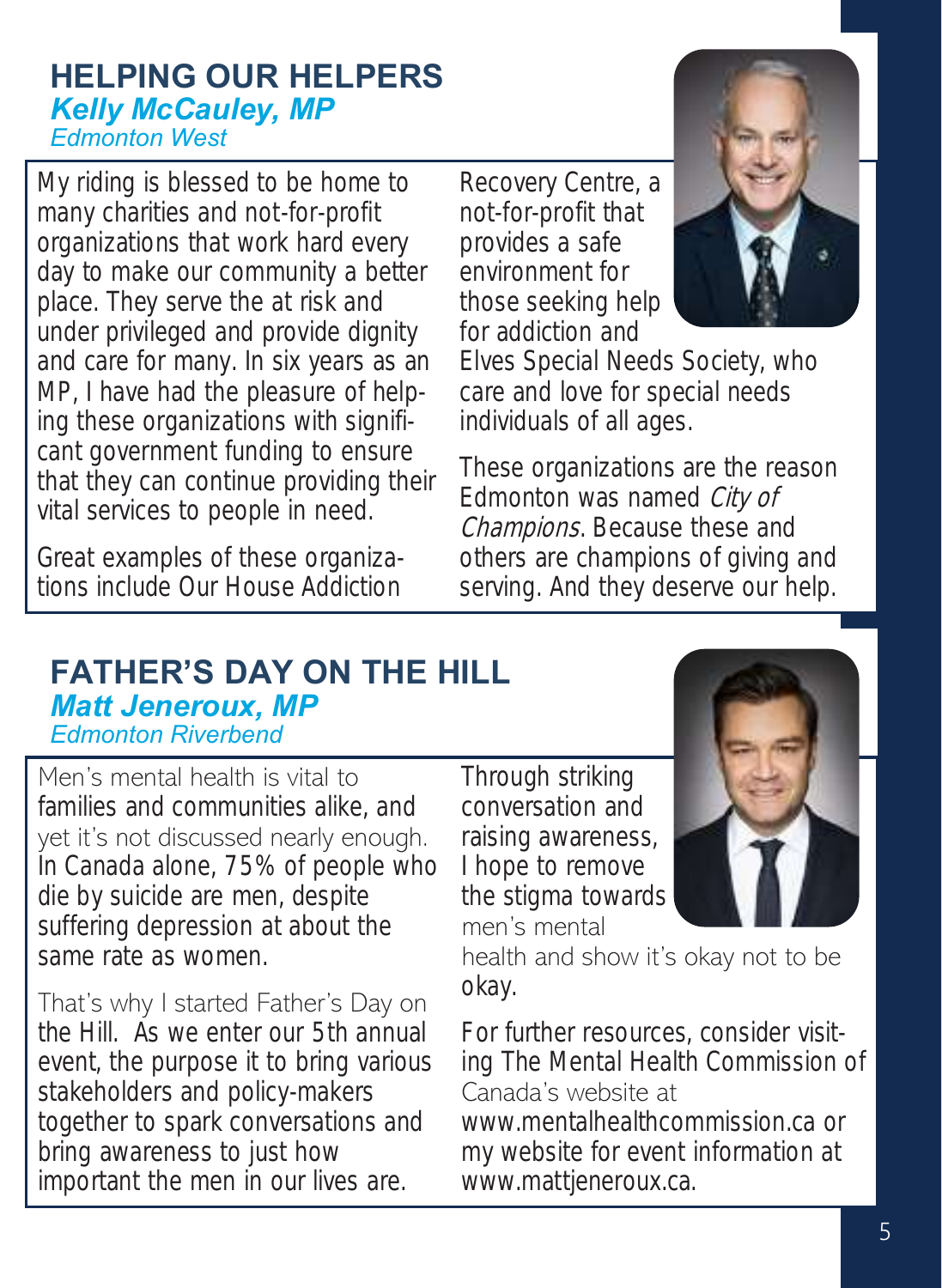#### **SUPPORTING GRIEVING PARENTS**  *Tom Kmiec, MP Calgary Shepard*

In December, I worked with MPs from other parties to get bereavement leave for grieving parents.

Being a parliamentarian, legislator and Opposition MP, I have to work extra hard to get things done.

When the Liberal government wanted to pass Bill C-3 before Christmas, I saw an opportunity to get results for Canadians. We amended the federal government's legislation to add a part of my Private Member's Bill C-211 and got six weeks of unpaid, job

protected leave added to the federal Labour Code. In politics, you have to be relentless and determined to get stuff done.



I personally understand that grief and am pleased that this change will now serve as a model to provinces that may expand their own provincial labour codes to broaden bereavement leave for stillbirths, miscarriages and the deaths of minors.

#### **REVIVING ALBERTA'S ECONOMY**  *Earl Dreeshen, MP Red Deer—Mountain View*

As Vice-Chair of the Environment and Sustainable Development Committee I, along with my Conservative colleagues, have been working tirelessly to defend the energy industry that has contributed so much to Canada's prosperity. I welcomed the recent decision by the Alberta courts confirming that Bill C-69 the *Impact* Assessment Act is unconstitutional.

Recently, my staff and I have seen a dramatic increase in the number of constituents who have fallen through the cracks with this NDP/Liberal

coalition. I have been getting lots of calls, emails, and letters expressing many concerns over the rising cost



of everyday items, passports, and our slow economic recovery post-covid.

Our Alberta Conservative team is working to hold this coalition to account for their many failings. We know Albertans are counting on us to be their strong voice in Ottawa.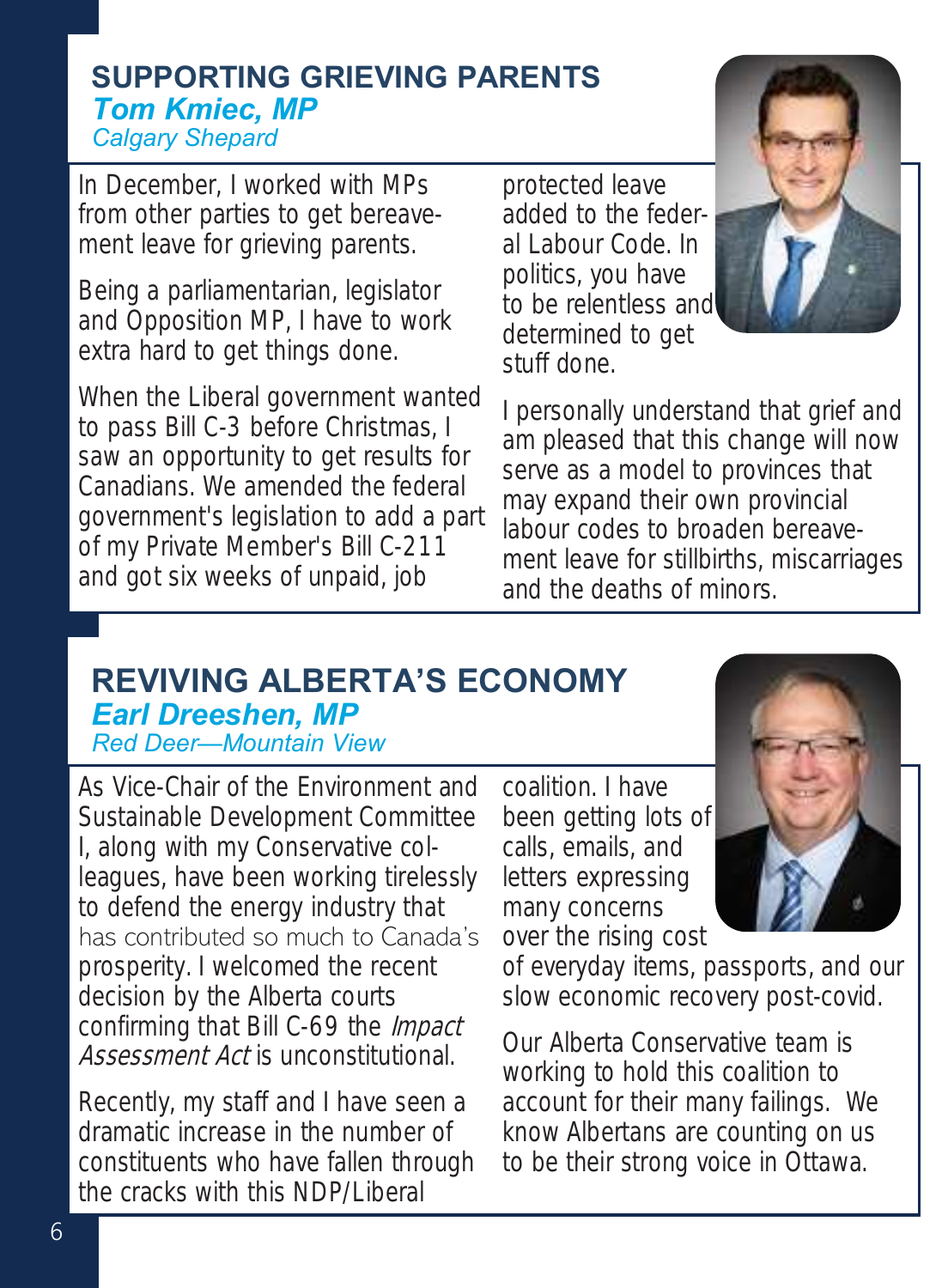#### **ENSURING RURAL VOICES HEARD**  *Shannon Stubbs, MP Lakeland*

My top job is to speak truth to power for the people I represent, so I make sure Albertans and rural Canadians are heard from directly in Ottawa, as my colleagues do for their ridings.

In the last three months alone, I have facilitated five separate testimony appearances before House of Commons committees. This ensures that dozens of Albertan voices, from academics and industry experts to town councillors and local business operators in Lakeland are heard. They have appeared to talk about

natural resources, economic development, and public safety since I was elected in 2015 - all key priorities for rural Canadians.



Rural Canadians make outsized economic contributions to the whole country, and that's why Conservatives will keep fighting for less red tape, lower taxes, more affordable cost of living, and more freedom and opportunity for all Canadians.

#### **CANADA'S OUTDOOR WAY OF LIFE** *Blaine Calkins, MP Red Deer—Lacombe*

As the Chair of the Conservative Hunting and Angling Caucus I am proud to stand up for hunters, anglers, trappers and all of those who participate in the outdoor way of life. This important group is the largest Conservative issue-based caucus, because we understand that those who spend time out on the land and water are the ones who understand it best.

Hunters and anglers were Canada's first conservationists, and they deserve to be recognized for the vast contributions they make to conserving and enhancing fish and wildlife populations, conserving habitat,



and protecting the environment.

Conservatives will always defend those who lawfully possess and use firearms. Those who pursue an outdoor way of life will always be trusted advisors to a Conservative government!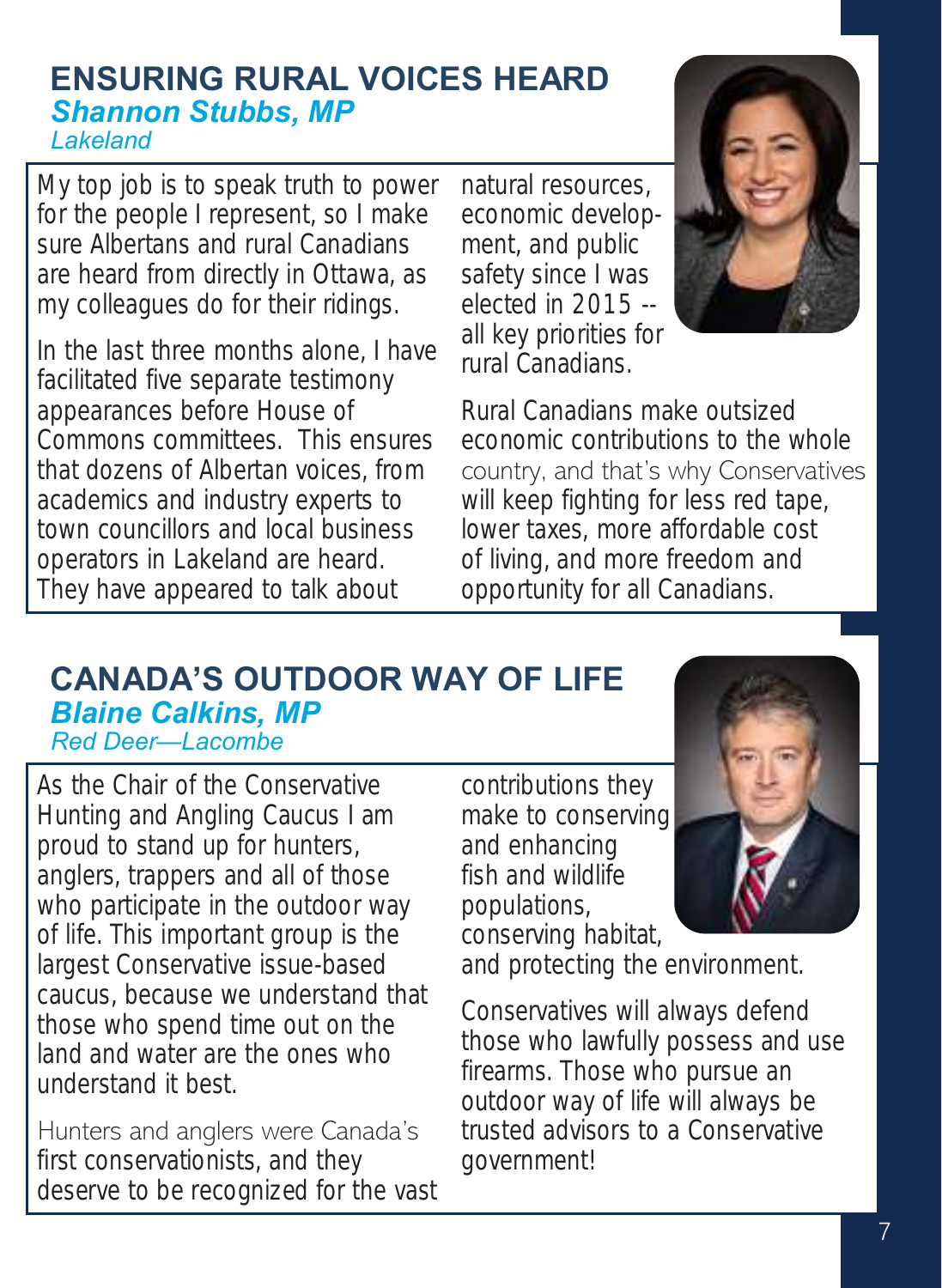# **FIGHTING UNNECESSARY RED TAPE** *Chris Warkentin, MP Grande Prairie—Mackenzie*

Albertans know that sometimes the best help government can provide is to simply get out of their way.

Canadian business owners and entrepreneurs spend billions every year to deal with unnecessary and redundant government red-tape, bureaucratic delays and missed opportunities.

As a member of the House of Commons Scrutiny of Regulations Committee, I have seen the destructive impact of confusing, conflicting and over-burdensome regulation.

We must eliminate these unnecessary barriers and unleash the innovation and creativity of Canadians to



create jobs and prosperity for future generations.

I work with my Conservative caucus to identify and help eliminate these barriers to Canadian prosperity. If you have an example, let me know at chris.warkentin@parl.gc.ca. so we can work with you to fix it.

## **REUNITING FAMILIES** *Bob Benzen, MP Calgary Heritage*

As a member of the Citizenship and Immigration committee, I see firsthand the bottlenecks in our immigration system that keep families separated.

We are working as a committee to fix the systemic problems, but in the meantime real people need real help now. As problems and delays mount in the system, immigration problems have become the lion's share of requests for assistance my office received. Some of the most gratifying work we do in our constituency office is to help people stranded in bureaucratic limbo.

Working alongside my staff in recent

months, we have been able to reunite families, expedite clearances, and even get exceptions to vaccine mandates to get people aboard airplanes.

Families belong together, and it's satisfying to know sometimes we can make that happen.

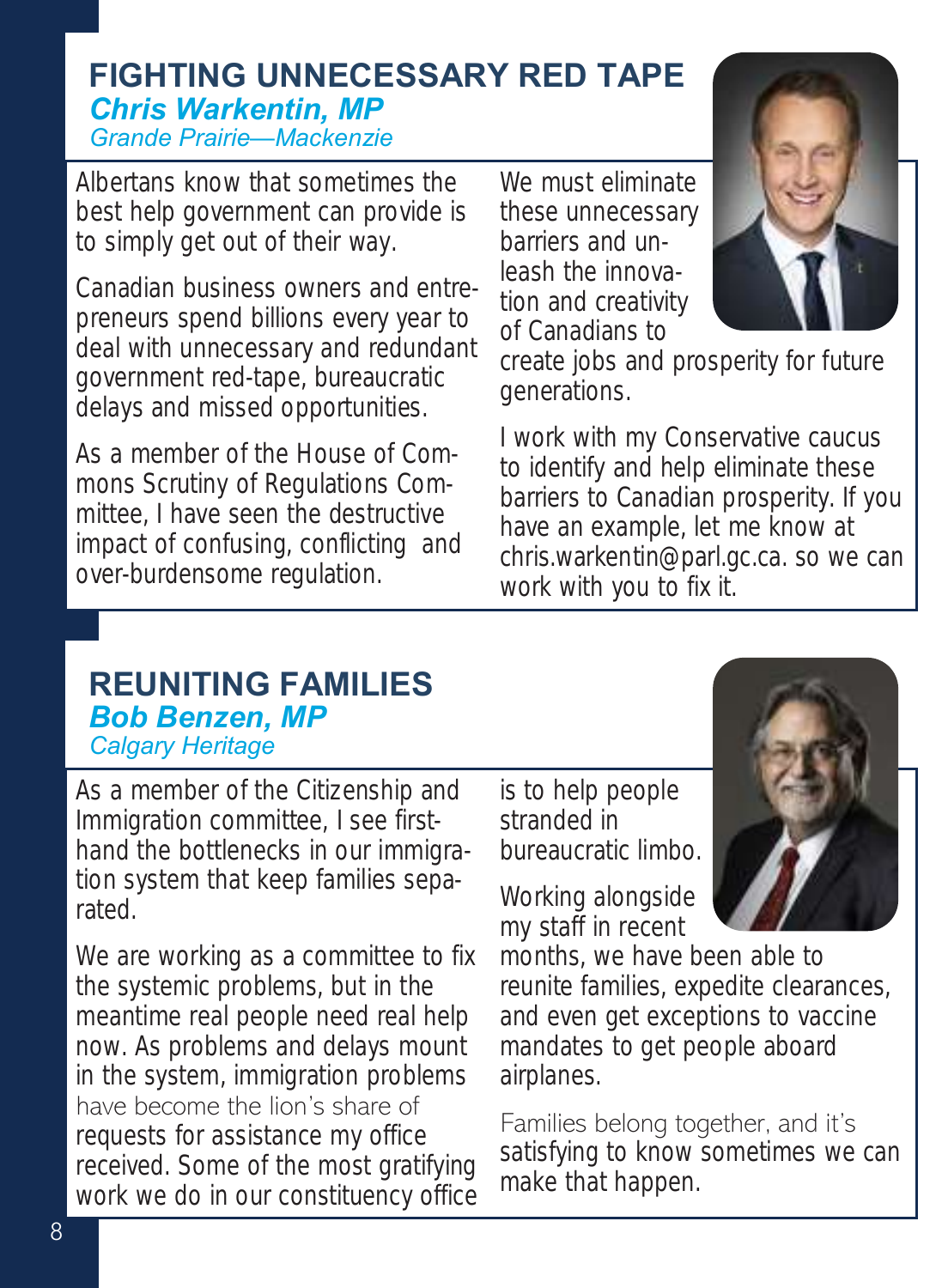### **LET'S DO IT FOR ADAM** *Stephanie Kusie, MP Calgary MIndapore*

In March, I tabled legislation which would mandate operational collision avoidance systems – FLARM - for gliding clubs in Canada.

Bill C-259 is the result of a commitment I made to Martina and Bradley Leinweber of Calgary who lost their son Adam in a 2019 gliding crash. The tow plane's avoidance system was not working and both Adam and his flight instructor were killed.

There is no current requirement that these safety systems be used in Canada, and there have been 30 confirmed incidents or near misses involving gliders since 2010 - nine of which



involved commercial aircraft. This should concern anyone who travels by air.

The Leinweber's have worked to increase aviation safety for all Canadians since Adam's death, and I am honoured to help them move closer to that goal.

## **PROTECTING BUSINESSES & JOBS NO AUTOMATIC TAX INCREASES** *Stephanie Kusie, MP Pat Kelly, MP Calgary MIndapore Calgary Rocky Ridge*

The tax on beer, wine and spirits increases annually on April 1st without a vote in Parliament.

government in mediately, and to the contract of the contract of the contract of the contract of the contract o No government should have the power to increase taxes automatically, without a vote in Parliament.

I have tabled Bill C-266 which would repeal the Liberal government's automatic annual tax increase.

Canada's brewers, vintners, and distillers already pay among the highest taxes in the world on their products, and this competitive

disadvantage now gets worse automatically every **the contract of the matically every** problems with the Commercial Rent year.

This automatic tax

have a mortgated hard to have revised some revised some revised some revised some revised some revised some re increase is turning simple pleasures like enjoying a beer with friends after work, or sharing a bottle of wine with a loved one, into unaffordable luxuries for working people.

If passed, this Bill will give consumers a break and help our producers compete internationally.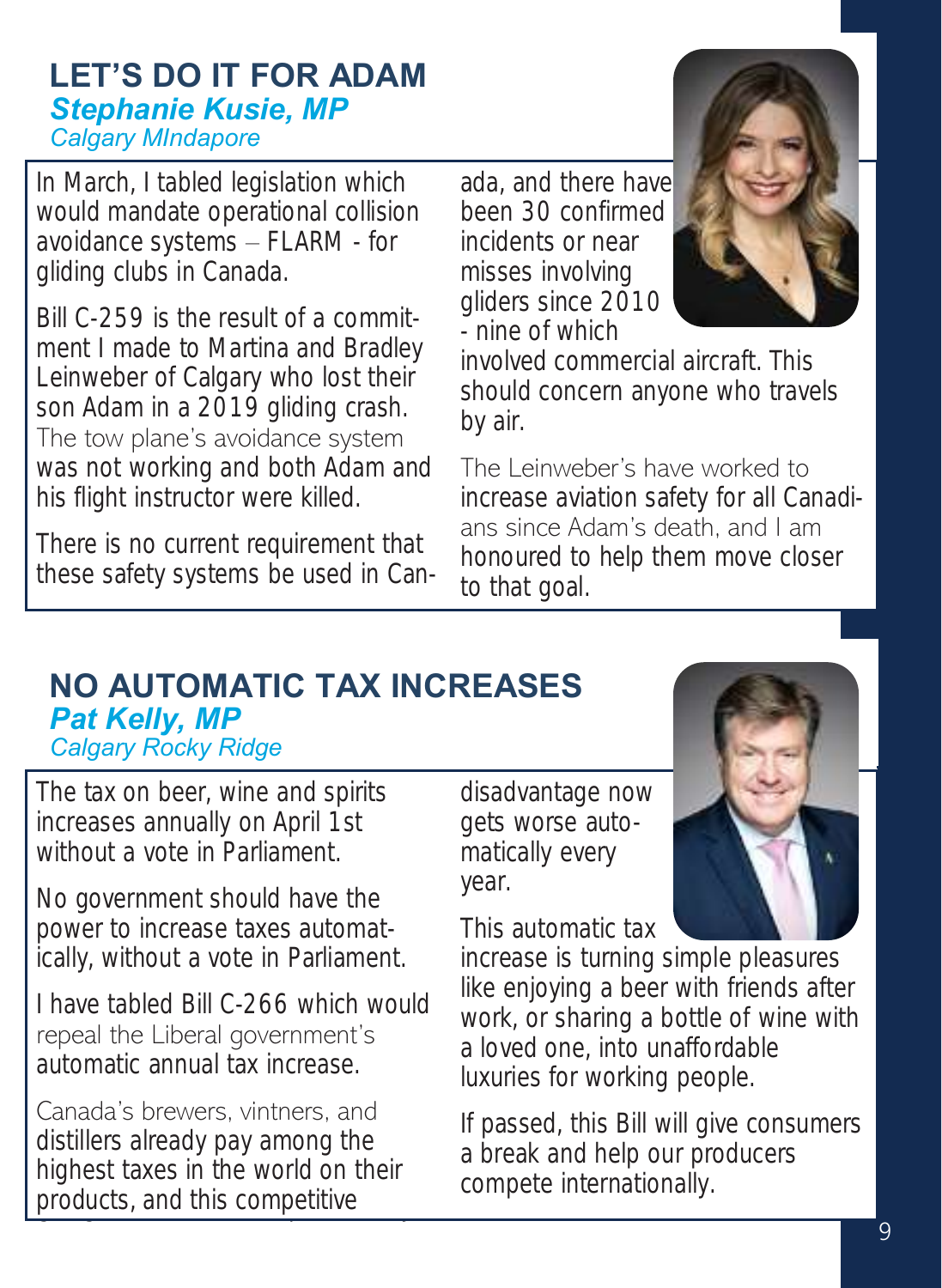#### **SUPPORTING JUROR MENTAL HEALTH** *Michael Cooper, MP St. Albert—Edmonton*

It's a Criminal Code offence for former jurors to disclose any aspect of the deliberation process - even with mental health professionals. Being unable to talk about what can be the most stressful aspect of jury service prevents former jurors suffering from mental health issues from getting the help they need and deserve.

Since 2018, I have worked to amend the Criminal Code so that former jurors suffering from mental health issues can disclose all aspects of their jury service with a mental health professional, bound by confidentiality. It protects the integrity of the rule while ensuring that former jurors can get the help they need.



I'm pleased that Bill S-206, has made substantial progress, passing the Senate and second reading stage in the House of Commons unanimously. I look forward to working with colleagues across party lines to see that it is passed into law.

#### **STANDING UP FOR AGRICULTURE** *John Barlow, MP Foothills*

I am proud to be championing two important Bills for Agriculture and Canada's farm families.

I have once again tabled my Private Member's Bill to amend the Health of Animals Act. This bill is an important step in protecting biosecurity on farms, but also about standing up for the mental health of our hardworking farm families.

As well, I have seconded MP Ben Lobb's Bill C-234, which would exempt farm fuel from the carbon tax. For far too long, farmers have paid tens of thousands of dollars in carbon tax to produce

food for Canadian families - it is time to right that wrong.

Conservatives will continue to tirelessly advocate for the removal of the carbon tax from on-farm fuels as well as increased safeguards for on-farm biosecurity.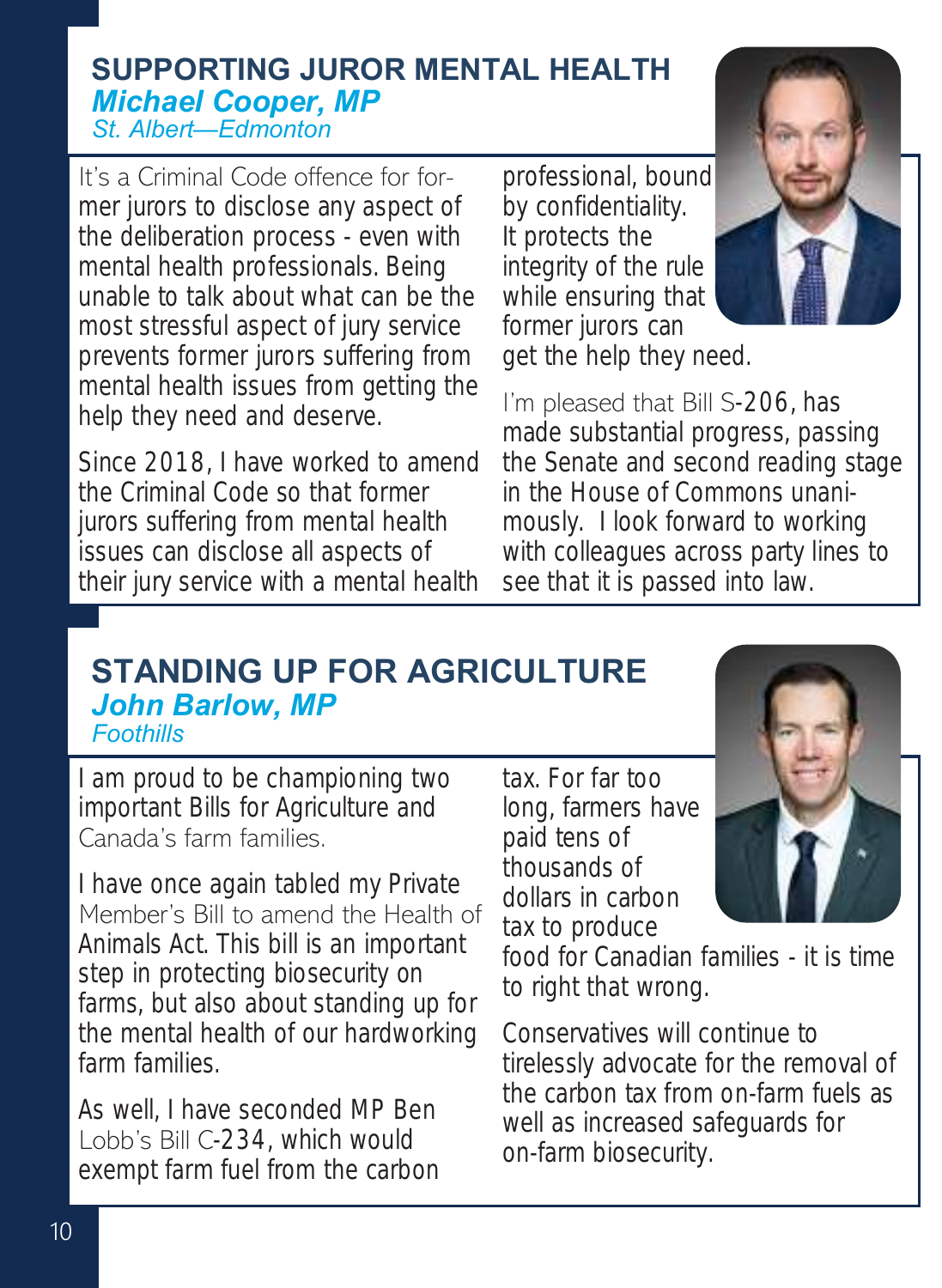#### **SUPPORTING TOURISM WORKERS** *Blake Richards, MP Banff—Airdrie*

I represent one of Canada's premiere tourist destinations and understand the importance of the tourism sector in supporting jobs and the economy.

With my colleagues in the Conservative Tourism Caucus, we have fought for the tourism sector as it recovers from years of challenges, including calling on the Liberal Minister of Tourism for an end to testing requirements for travelers entering Canada.

In April, I held community roundtable discussions with tourism stakeholders to hear about the challenges and concerns they face, and how they can best be addressed.



I also challenged the Liberals on their failure to address labour shortages and the ongoing issues with the Temporary Foreign Worker Programwhich greatly affect the industry.

The tourism industry has been very hard-hit, but they have Canada's Conservatives in their corner.

#### **UPHOLDING DEMOCRACY** *Jasraj Singh Hallan, MP Calgary Forest Lawn*

The Liberals continue to ignore democratic votes in Parliament and Canadians should be concerned.

The Liberals have ignored votes calling for visa-free travel from Ukraine to Canada, including by the rapid issuance of electronic travel authorization and by increasing staff so that the existing immigration backlog is not further impacted by this crisis.

This is not the first time they have done this. Over 600 days ago the House of Commons unanimously

called for a threedigit suicide (988) prevention hotline. MPs also demanded the government to release docu-



ments related to the firing of two scientists from the Winnipeg national microbiology laboratory. The government chose to take the Speaker of the House to court rather than release those documents to Canadians.

I will always demand that the democratic will of Parliament be respected.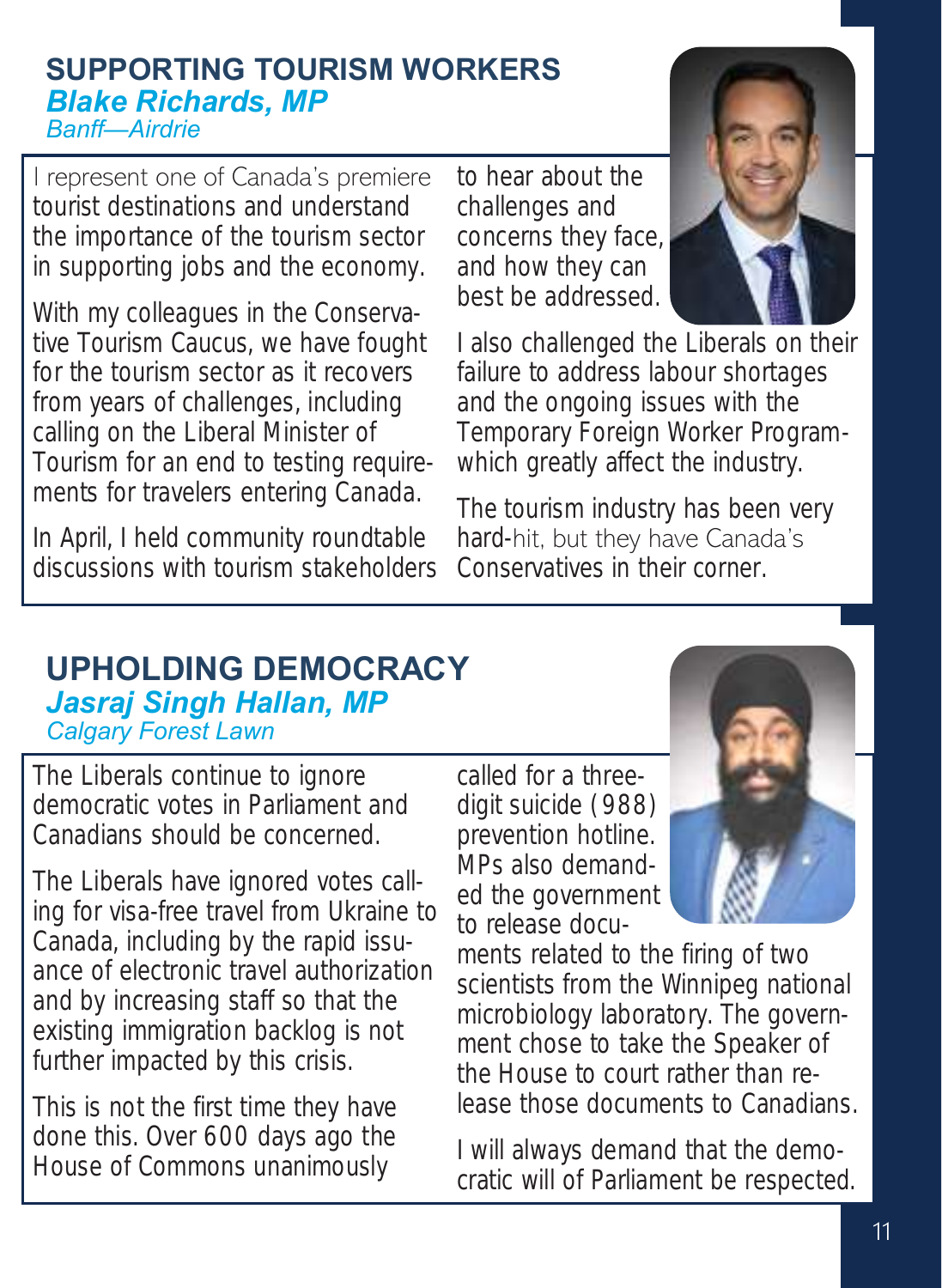## **SEND A MESSAGE TO THE PM TODAY** *Michelle Rempel-Garner, MP Calgary Nose Hill*

Recently Alberta's highest court ruled that Bill C-69 was unconstitutional, confirming what Albertans already knew- this bill was nothing more than an ideologically driven power grab by Justin Trudeau that aimed to destroy Alberta's energy sector. This government's constant attacks on Alberta's economy has cost thousands of jobs and destroyed livelihoods in our province. After six years of ideological attacks by the Prime Minister, Alberta deserves recompense for the destructive policy decisions.

This is no longer a partisan issue. I have launched a petition calling on the government to respect the ruling



of the independent judiciary by not seeking further appeals, recognize this legislation as unconstitutional and immediately repeal Bill C-69. Enough is enough. You can add your support by signing this petition here: https://petitions.ourcommons.ca/en/ Petition/Details?Petition=e-4012.

#### **ENDING EXPLOITATION** *Arnold Viersen, MP Peace River—Westlock*

Today, human trafficking is happening 10 minutes from where you live and online exploitation can happen anywhere. That is why I have actively fought against these since elected in 2015.

My Motion M-47 instructed the Health Committee to examine the public health effects of accessible online violent and degrading sexually explicit material on adults and youth. Working across party lines, I was able to gain the unanimous support of all parties for Motion M-47.

In 2018, I launched the All-Party Parliamentary Group to End Modern Slavery and Human Trafficking and we



regularly hold briefings for Parliamentarians and actively move policies forward including the introduction of the Modern Slavery Act. We facilitated the unanimous support for National Human Trafficking Awareness Day every February 22. You can find out more at www.mparnold.ca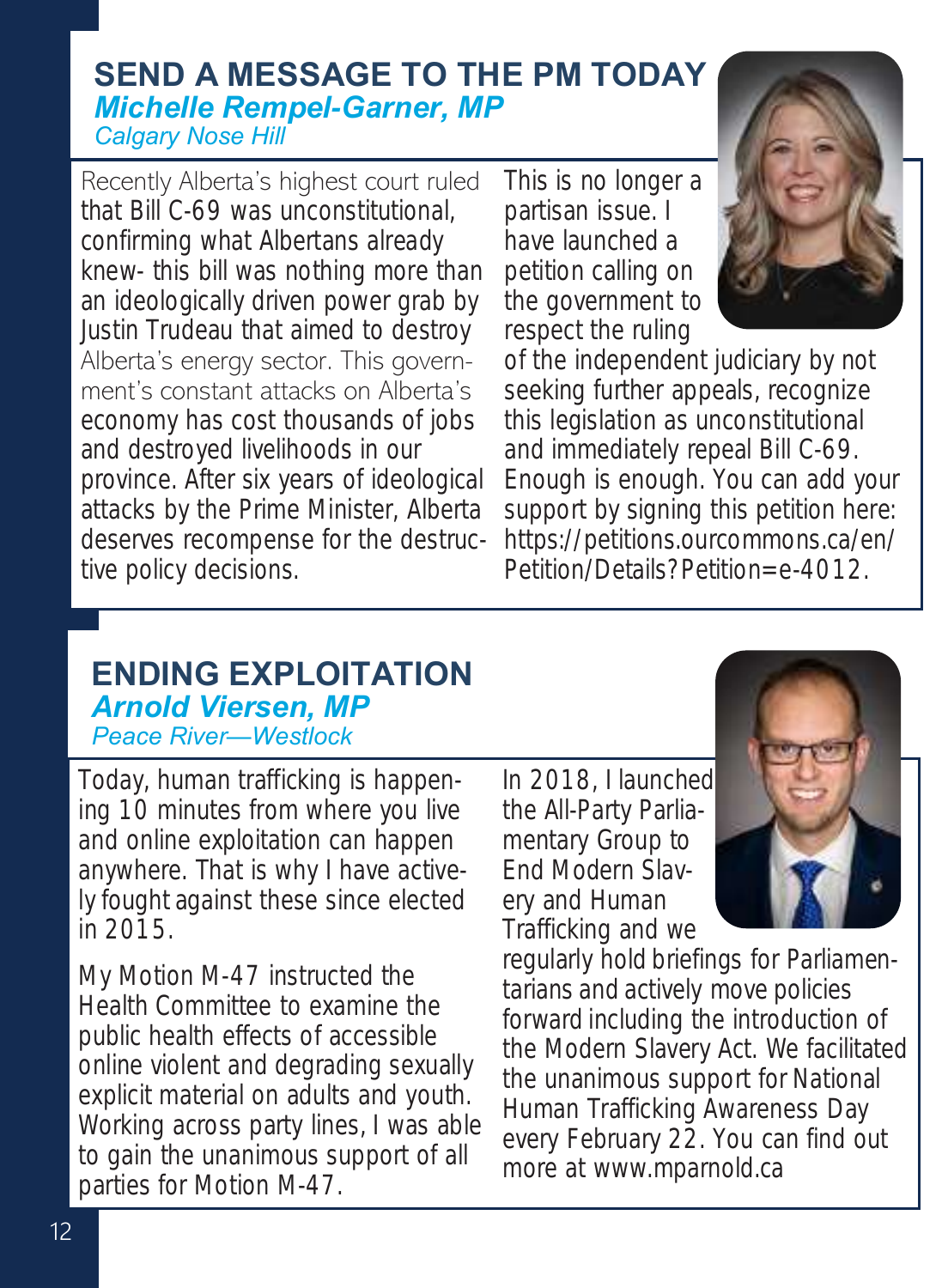#### **ENERGY & ENVIRONMENT**  *Greg McLean, MP Calgary Centre*

Conservatives have been battling Bill C-69, (the "No More Pipelines" Bill, formally the *Impact Assessment Act*) for years. Not only does it grant the Minister of the Environment the sole authority to shut down a project even after years of planning and building consensus. It is actually intended to prevent those projects from even reaching the drawing board as part of the Liberal view that resource development is bad. Period. (Although they don't mind spending the money it generates).

The Alberta Court of Appeal has now ruled that the Bill is a naked power grab by the federal government be-



cause resource development is clearly provincial jurisdiction.

The federal Liberals will appeal, of course, because they don't relinquish power easily. You can be assured the Conservatives will keep fighting and I will proudly defend our energy jobs.

#### **MENTAL HEALTH & EMPATHY** *Mike Lake, MP Edmonton– Wetaskiwin*

As Shadow Minister for Mental Health, Addictions and Suicide Prevention, I recently said in the House of Commons: "Mr. Speaker, this week is Mental Health Week, and this year's theme is "Empathy."

Now, of course, this is an interesting place and time to be making a statement on empathy. How do we – not just politicians, but all Canadians – passionately debate critical issues in a way that doesn't relentlessly chip away at our collective mental health? For starters, I'd argue that we all

need to scale down the verbal bombardment of one another from behind digital barricades. We



need to listen, and listening needs to be more than skimming through responses to our social media posts, virtually high-fiving those who agree, and cleverly smacking down those who challenge us. This is not healthy for our democracy, and it's not healthy for us as human beings."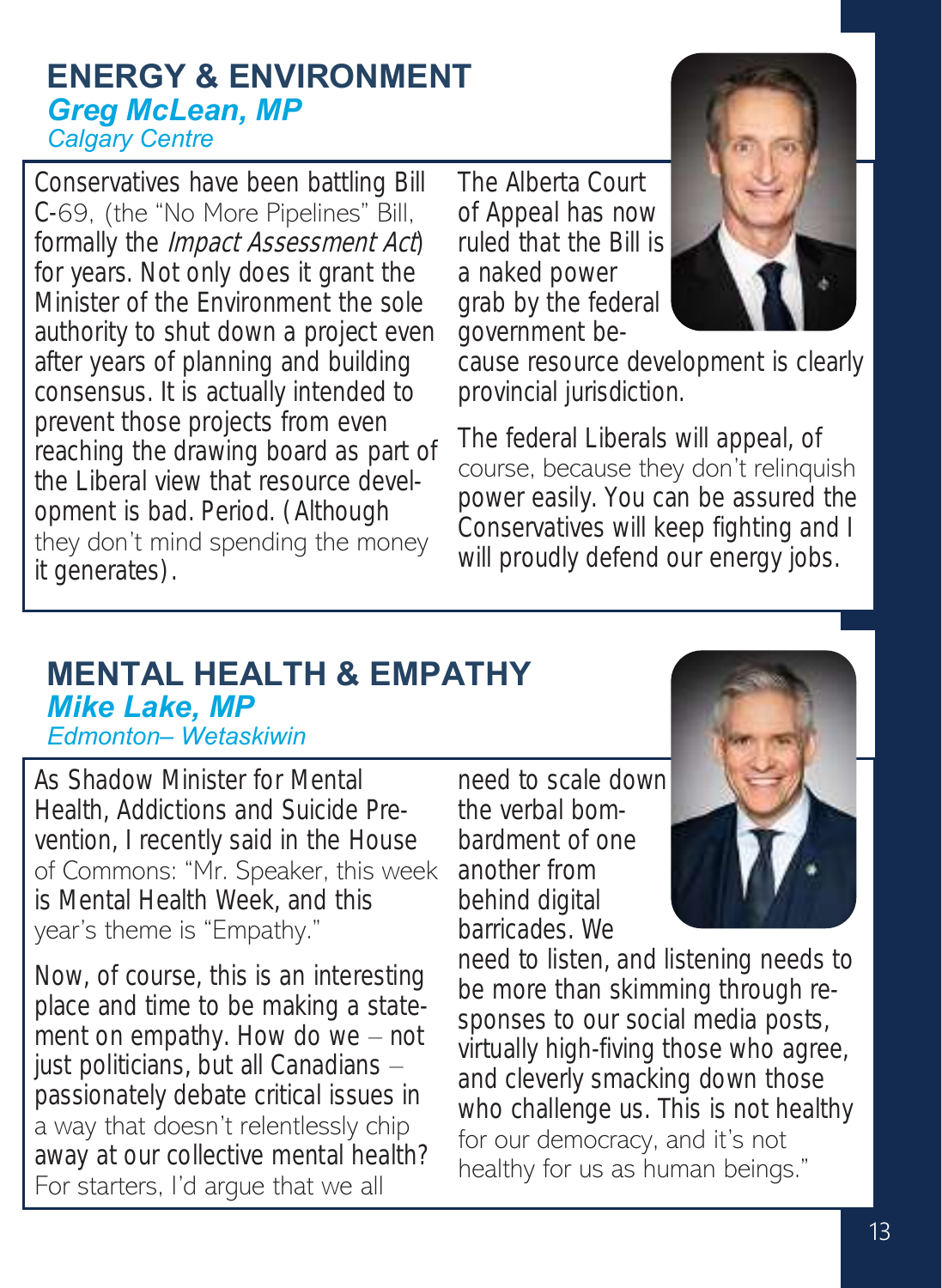## **READY TO TRAVEL**  *Laila Goodridge, MP Fort McMurray—Cold Lake*

For over two years, Canadians were told to stay home and to avoid to non-essential travel, and now as the world reopens Canadians are being left in a lurch due to a lack of planning from this Liberal government.

Canadians are ready to travel again for business, leisure, and to see loved ones again, but severe backlogs have ground Service Canada locations across the country to a halt. This has prevented Canadians from being able to get Passports and other basic government services. Furthermore,

we are one of the only countries that continues to have domestic travel mandates and restrictions, which



limit Canadians from freely traveling within their own country.

Conservatives continue to call on the federal Liberals to fix their mess at Service Canada and end their vindictive mandates and restrictions so that Canadians can live their lives.

#### **STANDING UP FOR FREE SPEECH**  *Ziad Aboultaif, MP Edmonton Manning*

Many people are concerned about Liberal plans to limit the free speech of Canadians, especially online. I will continue to stand up for your constitutional rights. I spoke in the House of Commons on Bill C-11, the Online Streaming Act and said:

"This Bill is not about broadcasting, but about extending the reach of government in an attempt to control the internet and free speech.

For 20 years there have been calls for the government to redefine the

internet as broadcasting. Wise people resisted that argument, realizing that the internet is an example of the



democratization of communications. Groups with limited or no access to traditional broadcasting, such as indigenous Canadians, now have unlimited access and ability to tell their stories without government interference. The Liberals want that to end."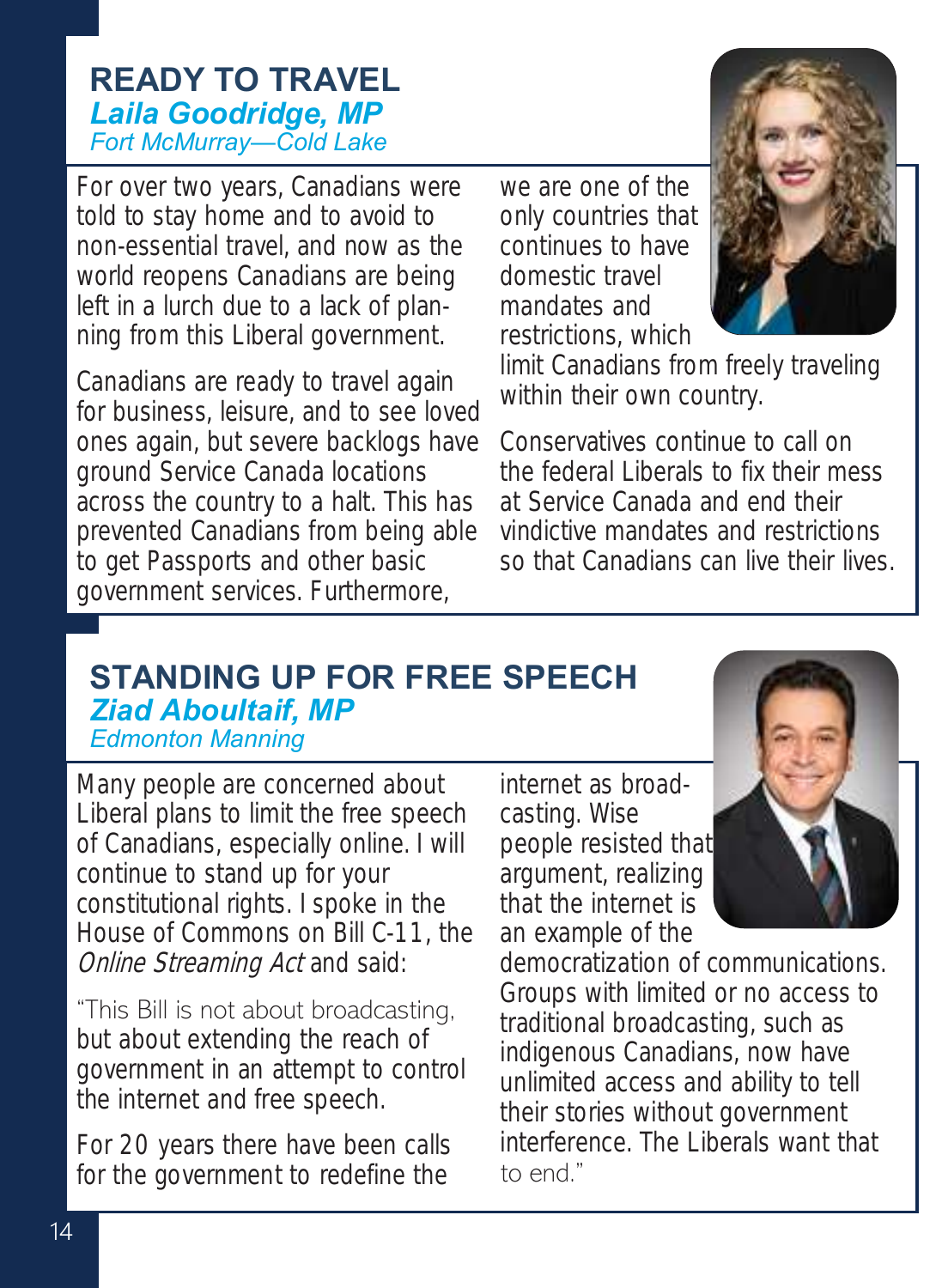# **EMERGENCIES ACT REVIEW COMMITTEE**  *Glen Motz, MP*

*Medicine Hat—Cardston—Warner*

I am part of an all-party committee struck to review the Trudeau Liberals' unprecedented step of invoking the Emergencies Act in response to the Freedom Convoy 2022 protests.

It is comprised of seven Members of Parliament and four Senators and is tasked with reviewing the reasons for the decision and the actions taken.

Committee members anticipate being made privy to information the government relied upon that precipitated the invocation of the Act, and therefore

have taken an Oath of Secrecy due to the Act's cautionary wording and some potential sensitivities.



Work began in mid-March and is expected to take as much time as is necessary to conduct a thorough review. The Committee desires transparency and accountability to the Canadian public with meetings available to view at www.parl.ca/ Committees/en/DEDC.

#### **EMERGENCIES ACT ACCOUNTABILITY**  *Dane Lloyd, MP Sturgeon River—Parkland*

The invocation of the *Emergencies* Act has been on the minds of all Canadians as our nation reflects on the actions taken by the Liberal government back in February.

As Shadow Minister for Emergency Preparedness, I have been fighting to make the Liberals answer for this infringement on the civil liberties of Canadians. I have been hard at work in committee questioning key witnesses demanding evidence on how they could justify invoking this never before used Act.

Finding the truth about what happened in Ottawa with the Emergencies Act is my top priority.



Any time a government takes such drastic action, it needs to be justified and questions need to be answered.

As Conservatives we will always fight to protect the civil liberties of Canadians and to hold the Liberals accountable for their overreach.